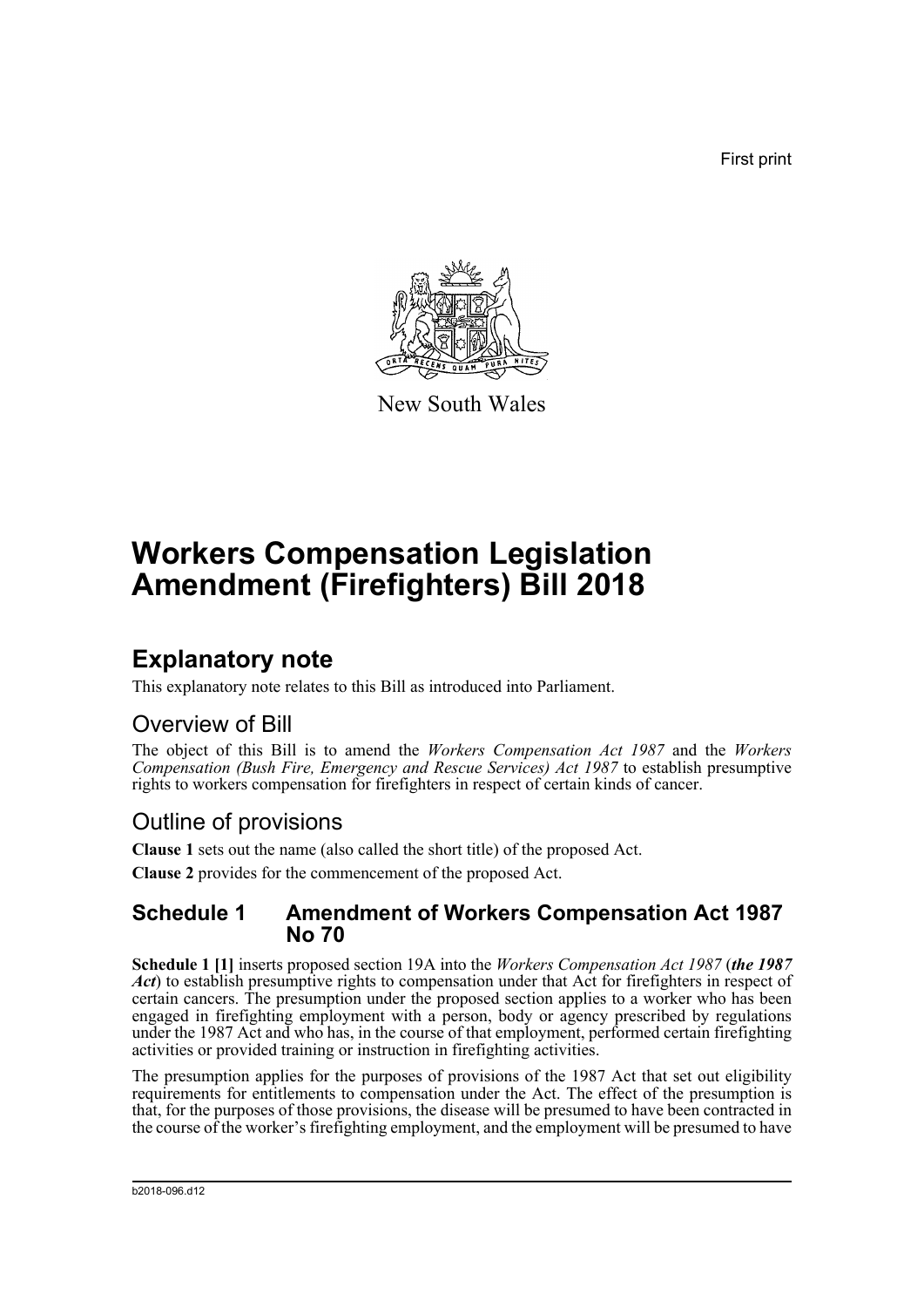been a contributing factor, and, in particular, a substantial contributing factor, to contracting the disease.

The presumption is further limited to firefighters who have been engaged in firefighting employment for at least the minimum period specified in proposed Schedule 4 in relation to the kind of cancer concerned *(the qualifying service period*). Voluntary firefighting service as a member of a rural fire brigade is to be counted towards the qualifying service period.

The period of 6 months within which a claim for compensation is generally required to be made is taken to commence on the earlier of the date of diagnosis or the date of death as a result of the cancer.

**Schedule 1 [2]** inserts proposed Schedule 4 into the 1987 Act, which sets out the kinds of cancer to which presumptive rights to compensation apply and the corresponding qualifying service periods.

**Schedule 1 [3]** makes provision for matters of a savings or transitional nature.

**Schedule 1 [4]** inserts into the 1987 Act provisions of general application authorising the making of regulations of a savings or transitional nature in connection with amendments to workers compensation legislation. The provisions are consistent with regulation-making powers previously inserted into that Act in connection with other amendments to workers compensation legislation. **Schedule 1 [5] and [6]** make consequential amendments.

#### **Schedule 2 Amendment of Workers Compensation (Bush Fire, Emergency and Rescue Services) Act 1987 No 83**

**Schedule 2** inserts proposed section 10A into the *Workers Compensation (Bush Fire, Emergency and Rescue Services) Act 1987* to establish presumptive rights to compensation under that Act for volunteer firefighters (who are members of rural fire brigades) in respect of certain cancers. The presumption under the proposed section applies to a volunteer firefighter who has, in the capacity of a volunteer, performed certain firefighting activities or provided training or instruction in firefighting activities.

The presumption applies for the purposes of provisions of the *Workers Compensation (Bush Fire, Emergency and Rescue Services) Act 1987* that set out eligibility requirements for entitlements to compensation under the Act. The general effect of the presumption is that, for the purposes of those provisions, the disease will be presumed to have been contracted in the course of fighting a bush fire, and the fighting of the bush fire will be presumed to have been a substantial contributing factor to contracting the disease.

Schedule 2 also inserts into the *Workers Compensation (Bush Fire, Emergency and Rescue Services) Act 1987* provisions relating to the qualifying service period and time limit for making a claim for compensation that are consistent with those inserted into the 1987 Act (in relation to employed firefighters) by Schedule 1.

### **Schedule 3 Amendment of Workers Compensation Regulation 2016**

**Schedule 3** amends the *Workers Compensation Regulation 2016* by prescribing the bodies and agencies whose firefighting employees are eligible for a presumptive right established by Schedule 1.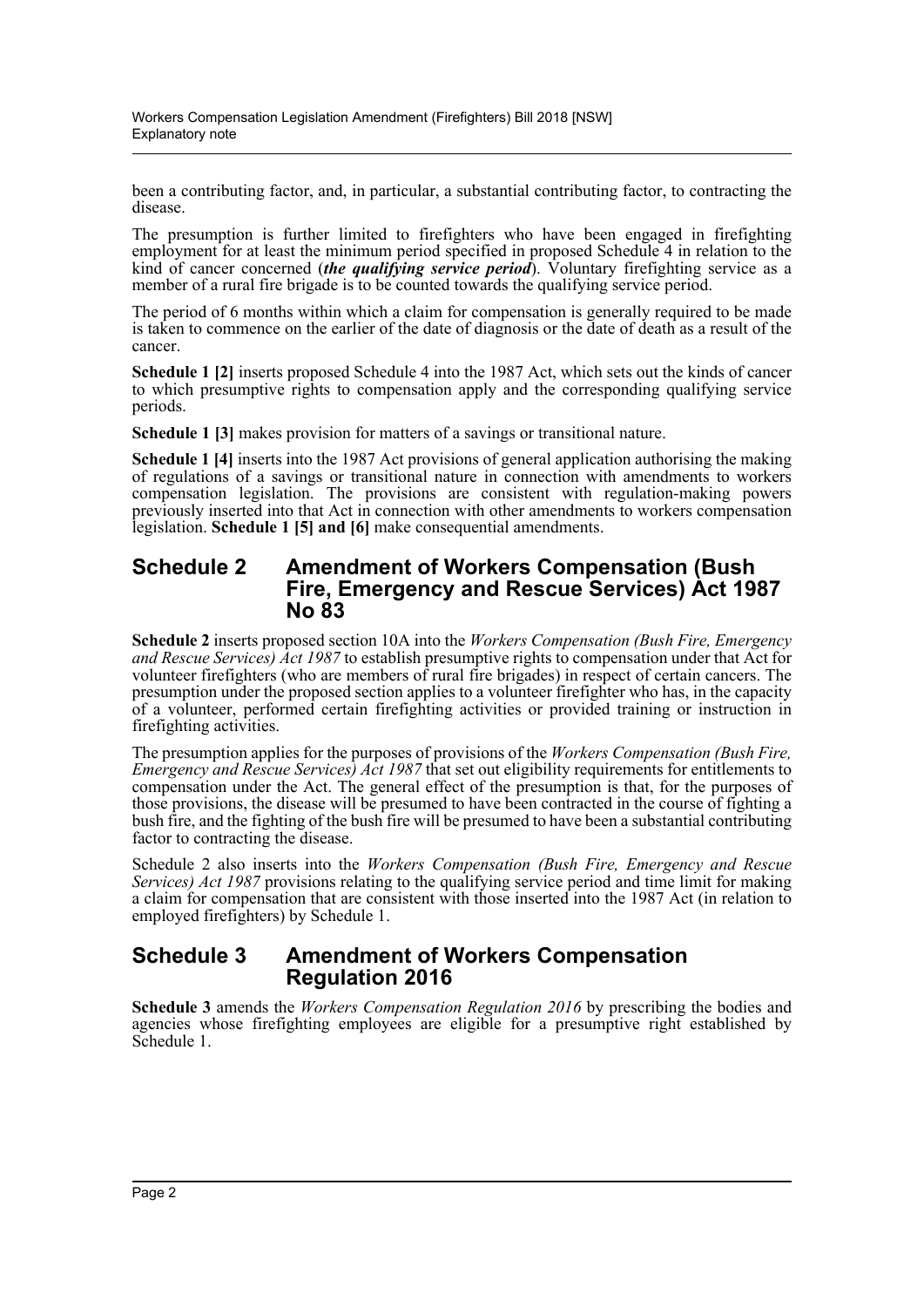First print



New South Wales

# **Workers Compensation Legislation Amendment (Firefighters) Bill 2018**

## **Contents**

|                   |                                                                                                | Page          |
|-------------------|------------------------------------------------------------------------------------------------|---------------|
|                   | Name of Act                                                                                    | $\mathcal{P}$ |
|                   | Commencement                                                                                   | $\mathcal{P}$ |
| <b>Schedule 1</b> | <b>Amendment of Workers Compensation Act 1987 No 70</b>                                        | 3             |
| <b>Schedule 2</b> | Amendment of Workers Compensation (Bush Fire, Emergency and<br>Rescue Services) Act 1987 No 83 |               |
| <b>Schedule 3</b> | <b>Amendment of Workers Compensation Regulation 2016</b>                                       |               |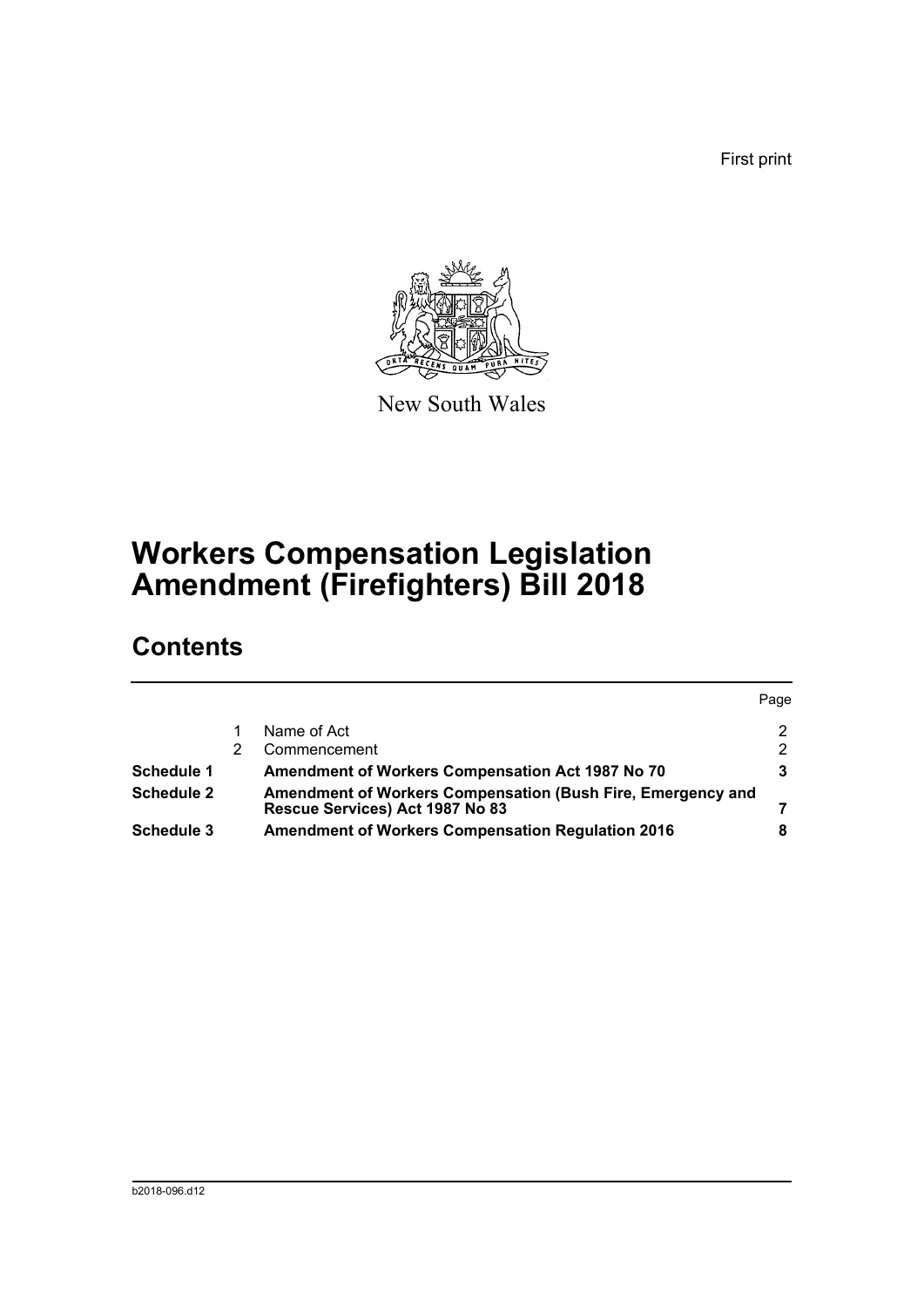

New South Wales

# **Workers Compensation Legislation Amendment (Firefighters) Bill 2018**

No , 2018

### **A Bill for**

An Act to amend workers compensation legislation to establish presumptive rights to compensation for firefighters in respect of certain cancers.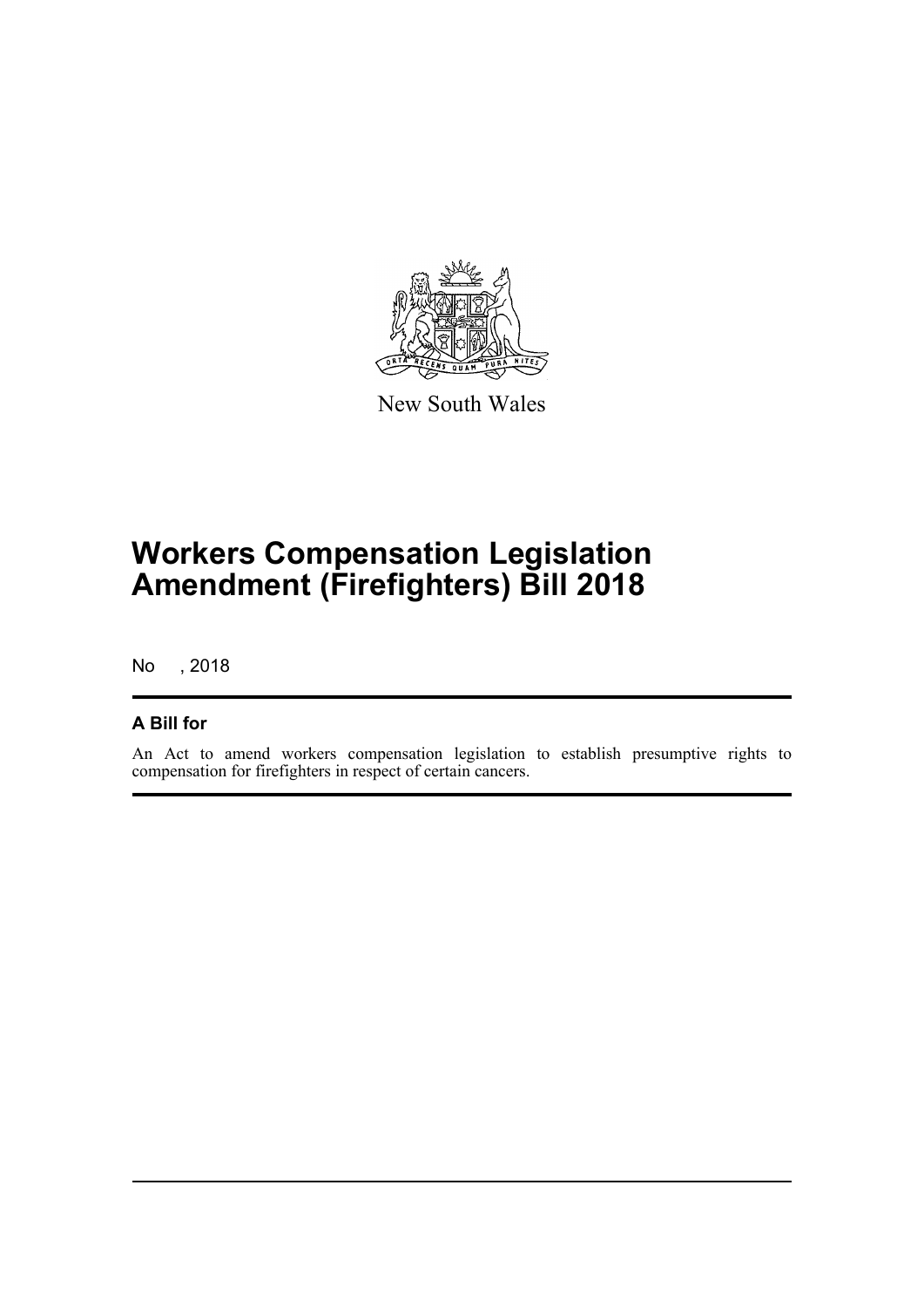<span id="page-4-1"></span><span id="page-4-0"></span>

|              | The Legislature of New South Wales enacts:                                                                    |        |
|--------------|---------------------------------------------------------------------------------------------------------------|--------|
|              | Name of Act                                                                                                   | 2      |
|              | This Act is the Workers Compensation Legislation Amendment (Firefighters)<br>Act 2018.                        | 3<br>4 |
| Commencement |                                                                                                               |        |
| (1)          | This Act commences on a day or days to be appointed by proclamation, except as<br>provided by subsection (2). | 6      |
| (2)          | Schedule $1\left[3\right]-\left[6\right]$ commence on the date of assent to this Act.                         | 8      |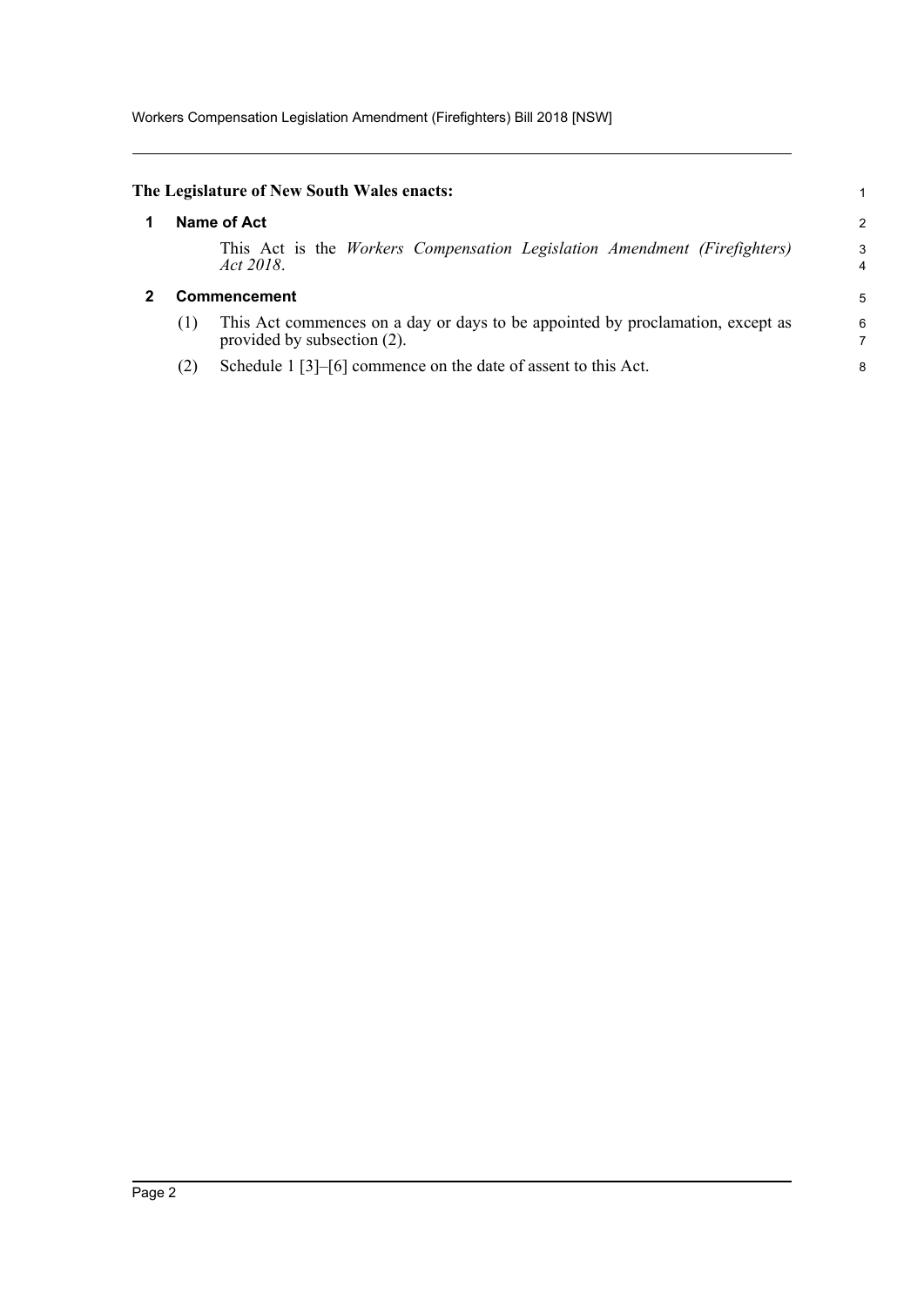## <span id="page-5-0"></span>**Schedule 1 • Amendment of Workers Compensation Act 1987 No 70** 2

#### **[1] Section 19A** 3

Insert after section 19: 4

#### **19A Presumptions relating to certain cancers—firefighters** 5

- (1) In the application of this Act to a worker who is an eligible firefighter, it is  $\frac{6}{5}$ presumed (unless the contrary is established) that the disease contracted by the 7 worker was contracted in the course of the worker's firefighting employment 8 and that employment was: 9
	- (a) for the purposes of the definition of *disease injury* in section 4, a 10 contributing factor to contracting the disease, and 11
	- (b) for the purposes of section 9A, a substantial contributing factor to 12 contracting the disease. 13

**Note.** Amendments made to section 9A and the definition of **disease injury** in 14 section 4 by Schedule 7 to the *Workers Compensation Legislation Amendment Act* 15 *2012* do not apply to police officers, paramedics or firefighters. See clause 25 of 16 Part 19H of Schedule 6 to this Act. 17 and 17 and 17 and 17 and 17 and 17 and 17 and 17 and 17 and 17 and 17 and 17

- (2) A worker is an *eligible firefighter* if the worker: 18
	- (a) has, at any time, been engaged in firefighting employment, and 19
	- (b) has contracted a disease that is a cancer of a kind specified in 20 Schedule 4. 21
- (3) A worker has been engaged in *firefighting employment* if: 22
	- (a) the worker has, at any time, been employed by any person, body or 23 agency (or former body or agency) prescribed for the purposes of this 24 section by the regulations, and 25
	- (b) in the course of that employment, the worker has performed firefighting 26 activities. 27
- (4) This section does not apply to a disease contracted by an eligible firefighter if 28 the total aggregate period during which the worker has been engaged in 29 firefighting employment as at the date of injury (*the service period*) is less than 30 the qualifying service period specified for the disease in Schedule 4. 31
- (5) Any period during which an eligible firefighter has served in the capacity of 32 an eligible volunteer firefighter is to be counted towards the service period. 33
- (6) However, any period during which the eligible firefighter concurrently serves 34 as an eligible volunteer firefighter and engages in firefighting employment is 35 to be counted once only. 36
- (7) For the purposes of the application of section 261 of the 1998 Act to a disease 37 to which a presumption under this section applies, the period required by that 38 section for the making of a claim for compensation in respect of the disease is 39 taken to commence on the date of injury in relation to the disease (regardless 40 of when the eligible firefighter or any other person first became aware of the 41 disease). 42
- (8) Any compensation payable on the basis of a presumption under this section to 43 an eligible firefighter who, on the last day of the service period, concurrently 44 served as an eligible volunteer firefighter and engaged in firefighting 45 employment with an employer is payable under this Act by that employer. 46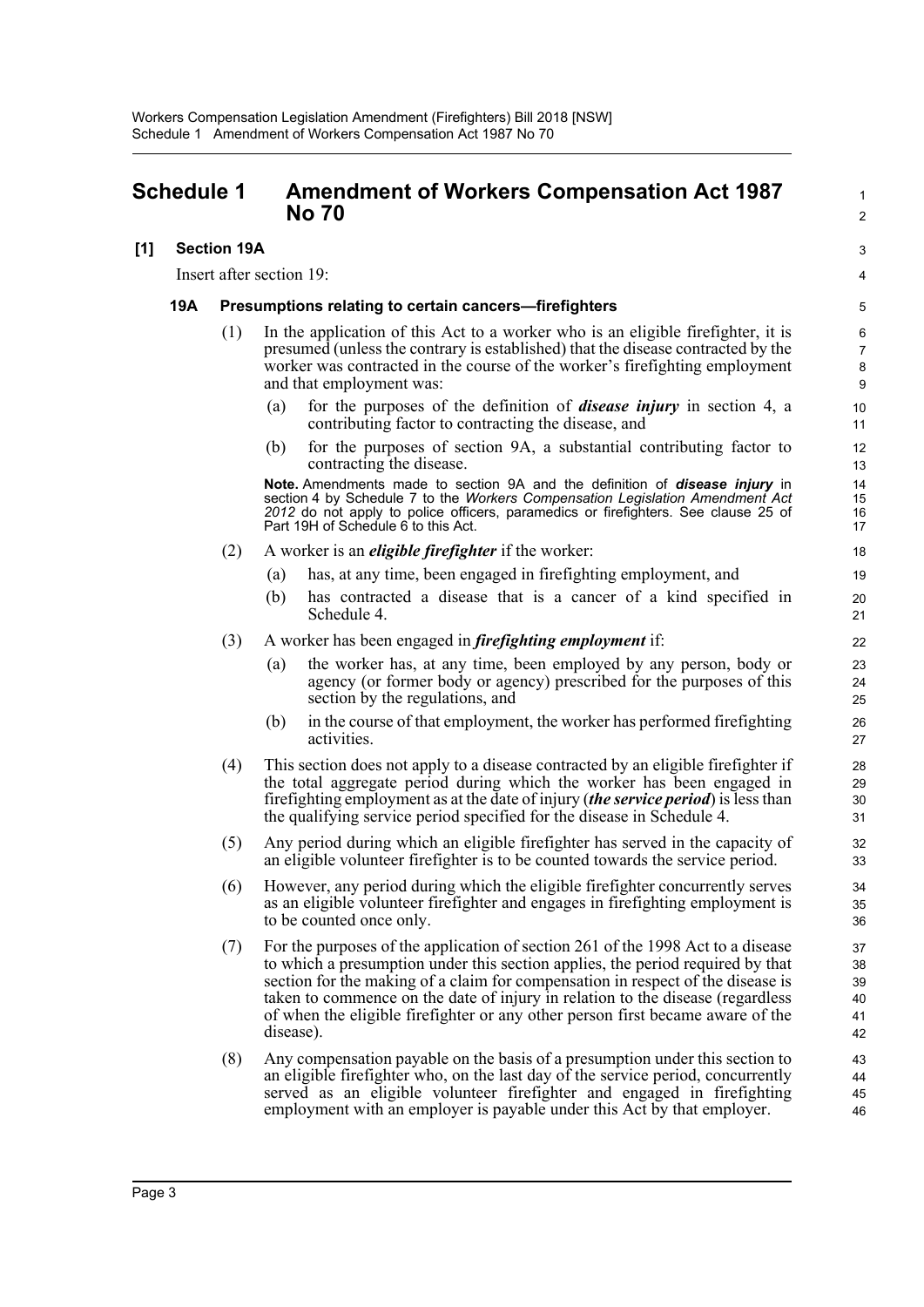|     | (9)                      |         | In this section:                                                                                                                                                                            | 1                        |
|-----|--------------------------|---------|---------------------------------------------------------------------------------------------------------------------------------------------------------------------------------------------|--------------------------|
|     |                          |         | <b><i>date of injury</i></b> , in relation to a disease, means the date of whichever of the<br>following occurs first:                                                                      | 2<br>3                   |
|     |                          | (a)     | the disease is first diagnosed by a medical practitioner,                                                                                                                                   | 4                        |
|     |                          | (b)     | the firefighter dies as a result of the disease.                                                                                                                                            | 5                        |
|     |                          |         | eligible volunteer firefighter means an official fire fighter within the meaning<br>of Part 2 of the Workers Compensation (Bush Fire, Emergency and Rescue<br>Services) Act 1987.           | 6<br>$\overline{7}$<br>8 |
|     |                          | worker: | <i>firefighting activities</i> means any of the following activities performed by a                                                                                                         | 9<br>10                  |
|     |                          | (a)     | extinguishing, controlling or preventing the spread of fire,                                                                                                                                | 11                       |
|     |                          | (b)     | bush fire hazard reduction work within the meaning of the <i>Rural Fires</i><br>Act 1997,                                                                                                   | 12<br>13                 |
|     |                          | (c)     | the provision of training or instruction in the performance of an activity<br>referred to in paragraph (a) or (b) resulting in exposure of the worker to<br>smoke or other hazards of fire. | 14<br>15<br>16           |
| [2] | <b>Schedule 4</b>        |         |                                                                                                                                                                                             | 17                       |
|     | Insert after Schedule 3: |         |                                                                                                                                                                                             | 18                       |
|     |                          |         |                                                                                                                                                                                             |                          |

## **Schedule 4 Firefighters' diseases** 19 19

| Column 1                        | Column <sub>2</sub>              |
|---------------------------------|----------------------------------|
| <b>Disease</b>                  | <b>Qualifying service period</b> |
| Primary site brain cancer       | 5 years                          |
| Primary leukaemia               | 5 years                          |
| Primary site breast cancer      | 10 years                         |
| Primary site testicular cancer  | 10 years                         |
| Primary site bladder cancer     | 15 years                         |
| Primary site kidney cancer      | 15 years                         |
| Primary non-Hodgkin lymphoma    | 15 years                         |
| Multiple myeloma                | 15 years                         |
| Primary site prostate cancer    | 15 years                         |
| Primary site ureter cancer      | 15 years                         |
| Primary site colorectal cancer  | 15 years                         |
| Primary site oesophageal cancer | 25 years                         |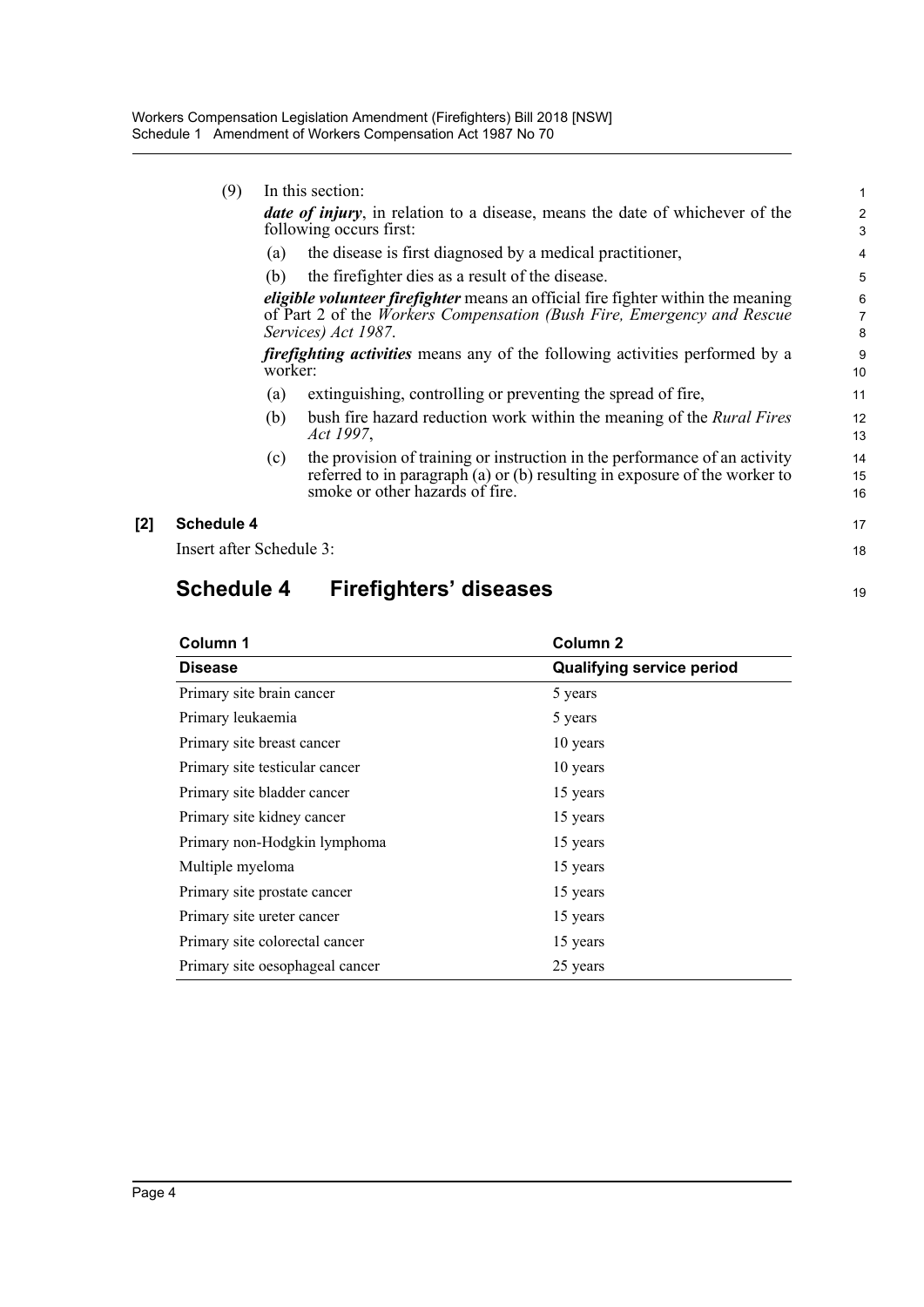|   |     | Part 19K Provisions consequent on enactment of Workers<br><b>Compensation Legislation Amendment</b>                                                                                                                                                                                                                         |
|---|-----|-----------------------------------------------------------------------------------------------------------------------------------------------------------------------------------------------------------------------------------------------------------------------------------------------------------------------------|
|   |     | (Firefighters) Act 2018                                                                                                                                                                                                                                                                                                     |
| 1 |     | <b>Existing diseases</b>                                                                                                                                                                                                                                                                                                    |
|   | (1) | An eligibility provision extends to a disease contracted by a firefighter in<br>relation to which either of the following occurred before the commencement<br>of the eligibility provision (an <i>existing disease</i> ):                                                                                                   |
|   |     | the disease was first diagnosed by a medical practitioner,<br>$\left( a\right)$                                                                                                                                                                                                                                             |
|   |     | (b)<br>the firefighter died as a result of the disease.                                                                                                                                                                                                                                                                     |
|   | (2) | However, an eligibility provision does not extend to a disease contracted<br>before 27 September 2018 unless:                                                                                                                                                                                                               |
|   |     | a claim for compensation is made under the relevant compensation Act<br>(a)<br>in respect of the disease before the commencement of the eligibility<br>provision, and                                                                                                                                                       |
|   |     | liability for the claim has been denied, and the grounds on which<br>(b)<br>liability has been denied include that the disease was not contracted in<br>the course of the worker's employment or that the employment was not<br>a contributing factor, or a substantial contributing factor, to contracting<br>the disease. |
|   | (3) | For the purposes of the application of an eligibility provision to an existing<br>disease, the date of injury in relation to the disease is taken to be the date on<br>which the provision commences.                                                                                                                       |
|   | (4) | A further claim for compensation may be made under the relevant<br>compensation Act in respect of an existing disease to which an eligibility<br>provision applies if, before the commencement of the eligibility provision:                                                                                                |
|   |     | a claim for compensation was made under that Act (whether or not the<br>(a)<br>claim has also been the subject of proceedings in the Commission or a<br>court), and                                                                                                                                                         |
|   |     | liability for the claim is denied on the ground that the disease was not<br>(b)<br>contracted in the course of the worker's employment or that the<br>employment was not a contributing factor, or a substantial contributing<br>factor, to contracting the disease.                                                        |
|   | (5) | However, a further claim for compensation may not be made as provided by<br>subclause (4) if liability for the claim is denied on any ground other than a<br>ground referred to in that subclause.                                                                                                                          |
|   | (6) | In this clause:                                                                                                                                                                                                                                                                                                             |
|   |     | <i>eligibility provision</i> means section 19A of, and Schedule 4 to, the 1987 Act, or<br>section 10A of the Workers Compensation (Bush Fire, Emergency and Rescue<br>Services) Act 1987, as inserted by the firefighters' diseases amending Act.                                                                           |
|   |     | firefighters' diseases amending Act means the Workers Compensation<br>Legislation Amendment (Firefighters) Act 2018.                                                                                                                                                                                                        |
|   |     | <i>relevant compensation Act</i> , in relation to a claim for compensation, means the<br>1987 Act or the Workers Compensation (Bush Fire, Emergency and Rescue<br>Services) Act 1987 under which the claim is made.                                                                                                         |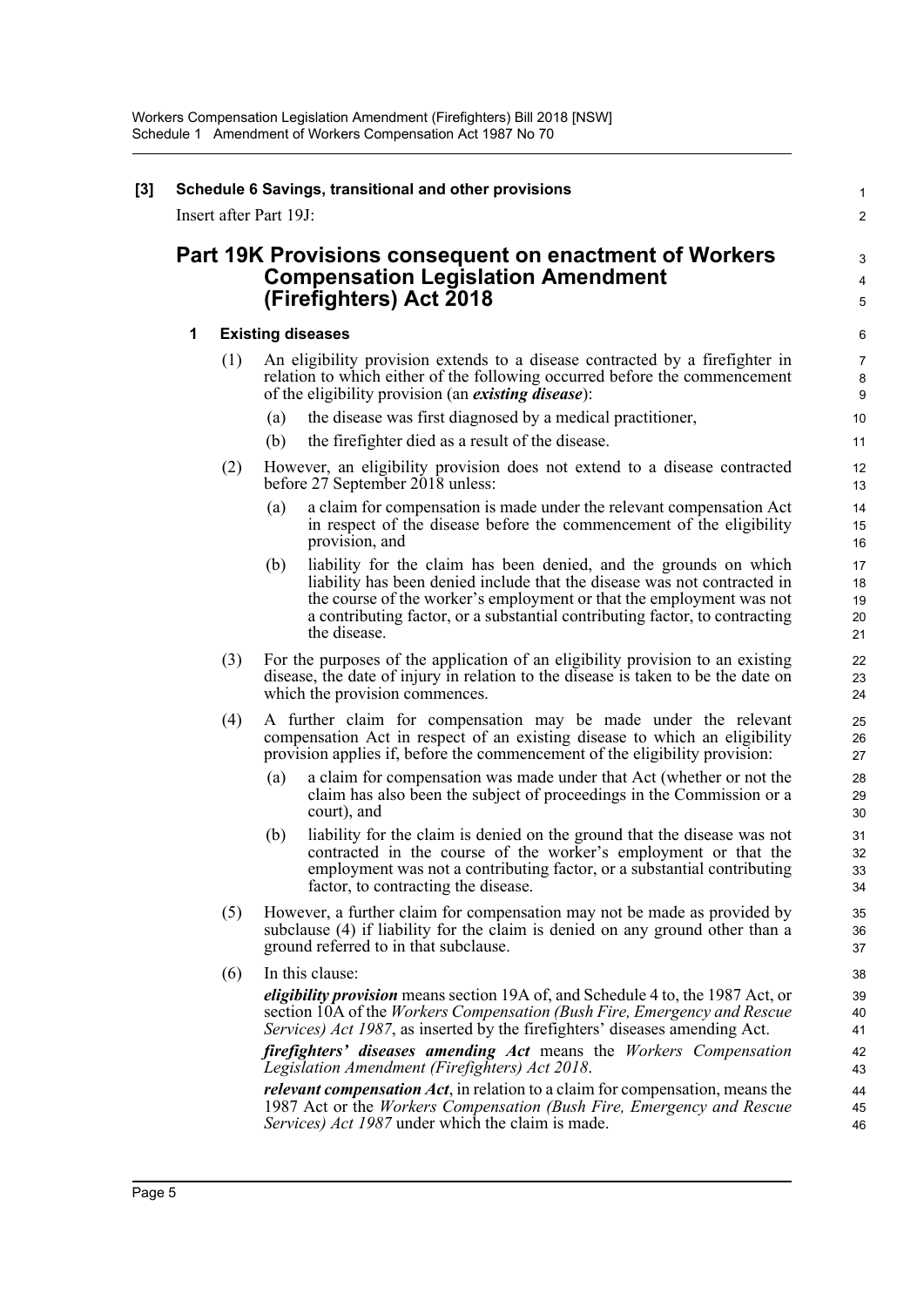|     | $\mathbf{2}$                 | Review of amendments relating to firefighters                                                                                                                                                                                                                                                                                                     |                      |
|-----|------------------------------|---------------------------------------------------------------------------------------------------------------------------------------------------------------------------------------------------------------------------------------------------------------------------------------------------------------------------------------------------|----------------------|
|     | (1)                          | The Minister is to review the amendments made to the workers compensation<br>legislation by the Workers Compensation Legislation Amendment<br>(Firefighters) Act 2018 to determine whether the policy objectives of those<br>amendments remain valid and whether the terms of the amendments remain<br>appropriate for securing those objectives. | $\epsilon$           |
|     | (2)                          | The review is to be undertaken as soon as possible after 1 January 2020.                                                                                                                                                                                                                                                                          | 7                    |
|     | (3)                          | A report on the outcome of the review is to be tabled in each House of<br>Parliament before 1 January 2021.                                                                                                                                                                                                                                       | ε<br>ς               |
| [4] | Schedule 6, Part 20          |                                                                                                                                                                                                                                                                                                                                                   | 10                   |
|     | Insert after clause $1(3)$ : |                                                                                                                                                                                                                                                                                                                                                   |                      |
|     | (3A)                         | A provision referred to in subclause (1) that is consequent on the enactment of<br>an Act that is assented to after 27 September 2018 may, if the regulations so<br>provide, take effect from a date that is earlier than the date of assent to that Act.                                                                                         | 12<br>13<br>14       |
|     | (3B)                         | Subclauses $(3)$ and $(6)$ do not limit the operation of this clause in its application<br>to regulations containing provisions of a saving or transitional nature<br>consequent on the enactment of an Act that is assented to after 27 September<br>2018.                                                                                       | 15<br>16<br>17<br>18 |
| [5] | Schedule 6, Part 20          |                                                                                                                                                                                                                                                                                                                                                   | 1 <sup>c</sup>       |
|     |                              | Omit "subclause $(1)$ " from clause 1 (4). Insert instead "subclause $(1)$ or $(3A)$ ".                                                                                                                                                                                                                                                           | 20                   |
| [6] | Schedule 6, Part 20          |                                                                                                                                                                                                                                                                                                                                                   | 21                   |
|     |                              | Omit "Subject to subclause (6), the" from clause 1 (5). Insert instead "The".                                                                                                                                                                                                                                                                     | 22                   |
|     |                              |                                                                                                                                                                                                                                                                                                                                                   |                      |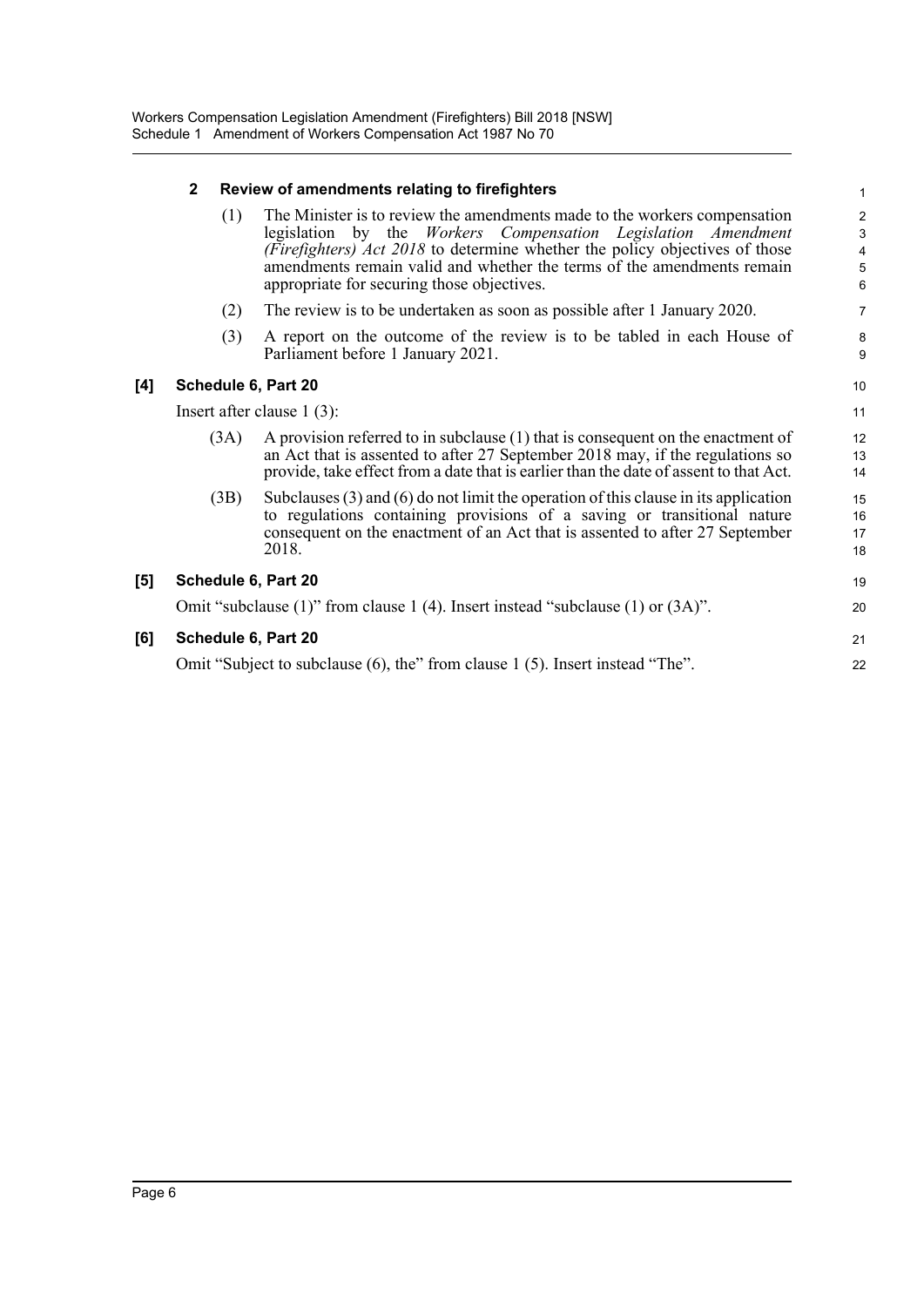## <span id="page-9-0"></span>**Schedule 2 Amendment of Workers Compensation (Bush** <sup>1</sup> **Fire, Emergency and Rescue Services) Act 1987** <sup>2</sup> **No 83** 3

**Section 10A** 4

Insert after section 10: 5

#### **10A Presumptions relating to certain cancers—firefighters** 6

- (1) In the application of this Act to an eligible volunteer firefighter, it is presumed 7 (unless the contrary is established) that: 8
	- (a) the disease contracted by the worker was contracted in the course of 9 fighting a bush fire, and 10
	- (b) the fighting of the bush fire was a contributing factor to the disease. 11
- (2) This section applies to an official fire fighter (an *eligible volunteer firefighter*) 12  $\mathbf{w}$  ho: 13
	- (a) in the capacity of an official fire fighter, has at any time performed 14 firefighting activities, and 15
	- (b) has contracted a disease that is a cancer of a kind specified in Schedule 4 16 to the Principal Act. 17
- (3) This section does not apply to a disease contracted by an eligible volunteer 18 firefighter if the total aggregate period during which the eligible volunteer 19 firefighter has served as an official fire fighter as at the date of injury (*the* 20 *service period*) is less than the qualifying service period specified for the 21 disease in Schedule 4 to the Principal Act. 22
- (4) Any period during which an eligible volunteer firefighter has been engaged in 23 firefighting employment is to be counted towards the service period. 24
- (5) However, any period during which the eligible volunteer firefighter 25 concurrently performs service as an official fire fighter and engages in 26 firefighting employment is to be counted once only. 27
- (6) For the purposes of the application of section 261 of the 1998 Act to a disease 28 to which a presumption under this section applies, the period required by that 29 section for the making of a claim for compensation in respect of the disease is 30 taken to commence on the date of injury in relation to the disease (regardless 31 of when the eligible volunteer firefighter or any other person first became 32 aware of the disease). 33
- (7) In this section: 34

*date of injury*, in relation to a disease, means the date of whichever of the 35 following occurs first: 36

- (a) the disease is first diagnosed by a medical practitioner, 37
- (b) the official fire fighter dies as a result of the disease. 38

*firefighting activities* and *firefighting employment* have the same meanings 39 as in section 19A of the Principal Act. 40